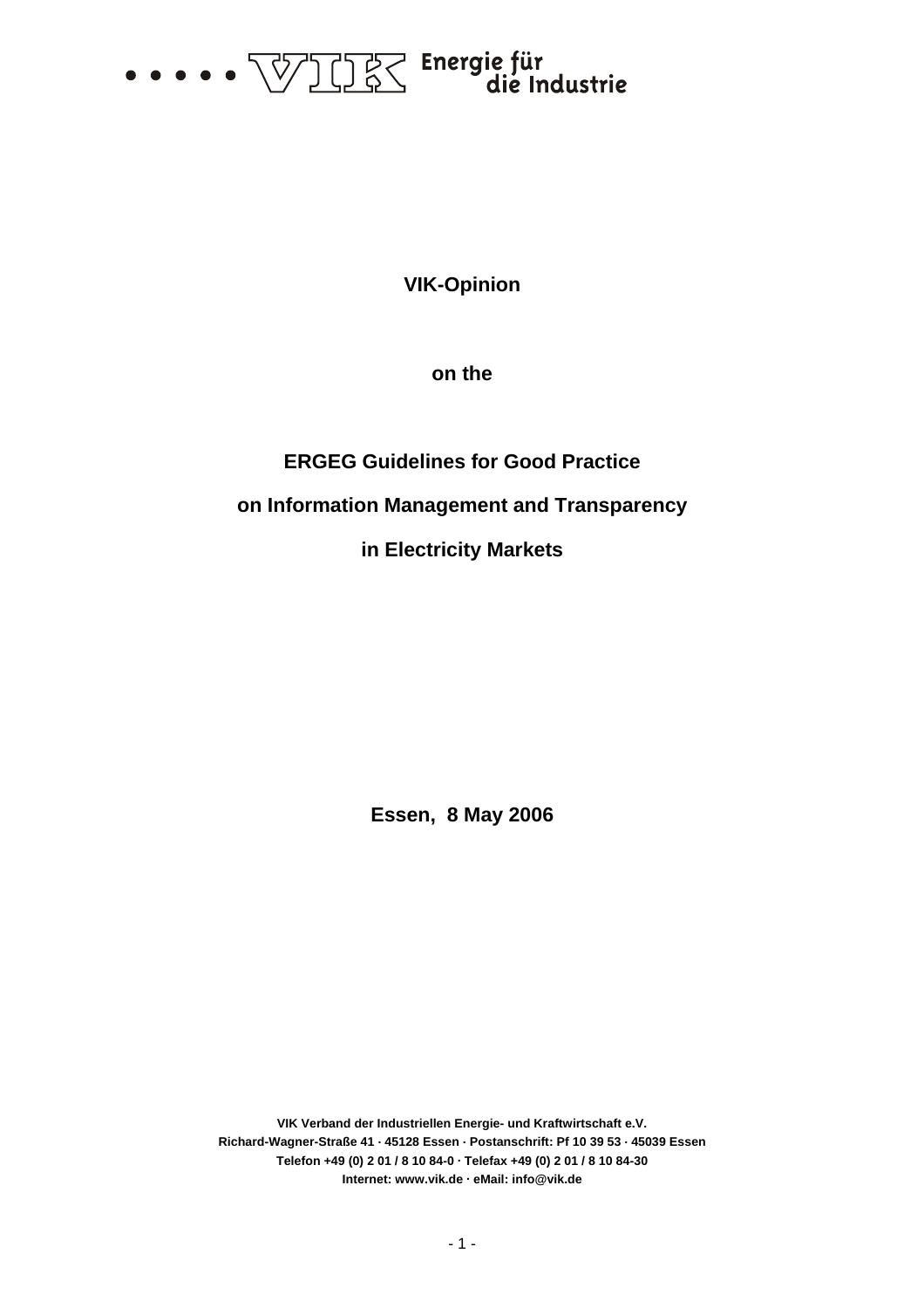## **Introduction**

VIK Verband der Industriellen Energie- und Kraftwirtschaft e.V. (German Association of Industrial Energy Users and Self-Generators) represents the interests of industrial energy users in Germany for whom energy is a significant component of production costs. VIKmembers account for about 80% of industrial energy consumption and 90% of utilityindependent electricity generation in Germany.

Energy prices are a key factor for the competitiveness of these enterprises. Despite the opening of the European electricity market in the wake of the EU-directive in 1996, experience has shown that there is no effective competition between multiple generators within the national markets, which are in fact still separated from each other. Wholesale prices remain high and are increasing even faster than before, especially since the beginning of 2005 when the EU emissions trading scheme was introduced.

Confidence in the wholesale market is undermined by a lack of transparency, which in turn leads to lower liquidity. As the EU Commission states in the preliminary report on the sector inquiry, 84% of the market participants feel that important information is not available. More worrying than the lack of available information is the problem of informational asymmetries. These create disadvantages for new suppliers and for small actors and also for (industrial) customers, since vertically integrated firms have an easier and quicker access to information that is known to their affiliates. E.g. the trading arm of an integrated firm may know earlier about an unplanned breakdown of the power plant of its generation sister than the rest of the market. This gives him an informational advantage.

Such information asymmetry and lack of transparency is leading to high prices that are judged as unfair since they are the result of discriminatory information policies. Increasing transparency and creating a level playing-field in terms of information is thus an important means to bring about effective competition in wholesale markets.

# **General remarks on the information disclosure process**

The sector inquiry reveals that lack of transparency and asymmetric information is an area of great concern among market participants. Information is key for acting successfully in the electricity market. Thus, market players need to have access to all relevant information. More important is equal access to information, since positions of market dominance can be strengthened by privileged access to information. Taking into account vertical integration between generation, trading and retail, an informational advantage for integrated firms becomes evident. Despite unbundling provisions of the EU-directives (which mostly affect unbundling of grids) it can be presumed that the trading branch of a vertically integrated firm has easier access to essential information than an independent trader / retailer. This is particularly important for information about maintenance of plants or unplanned loss of generation capacity. This asymmetric information creates an informational advantage for integrated firms since they can act on such information before the information is made known to other market participants thus having an impact on wholesale prices.

This is clearly hampering competition process, deterring new entry and thus leading to high and increasing prices.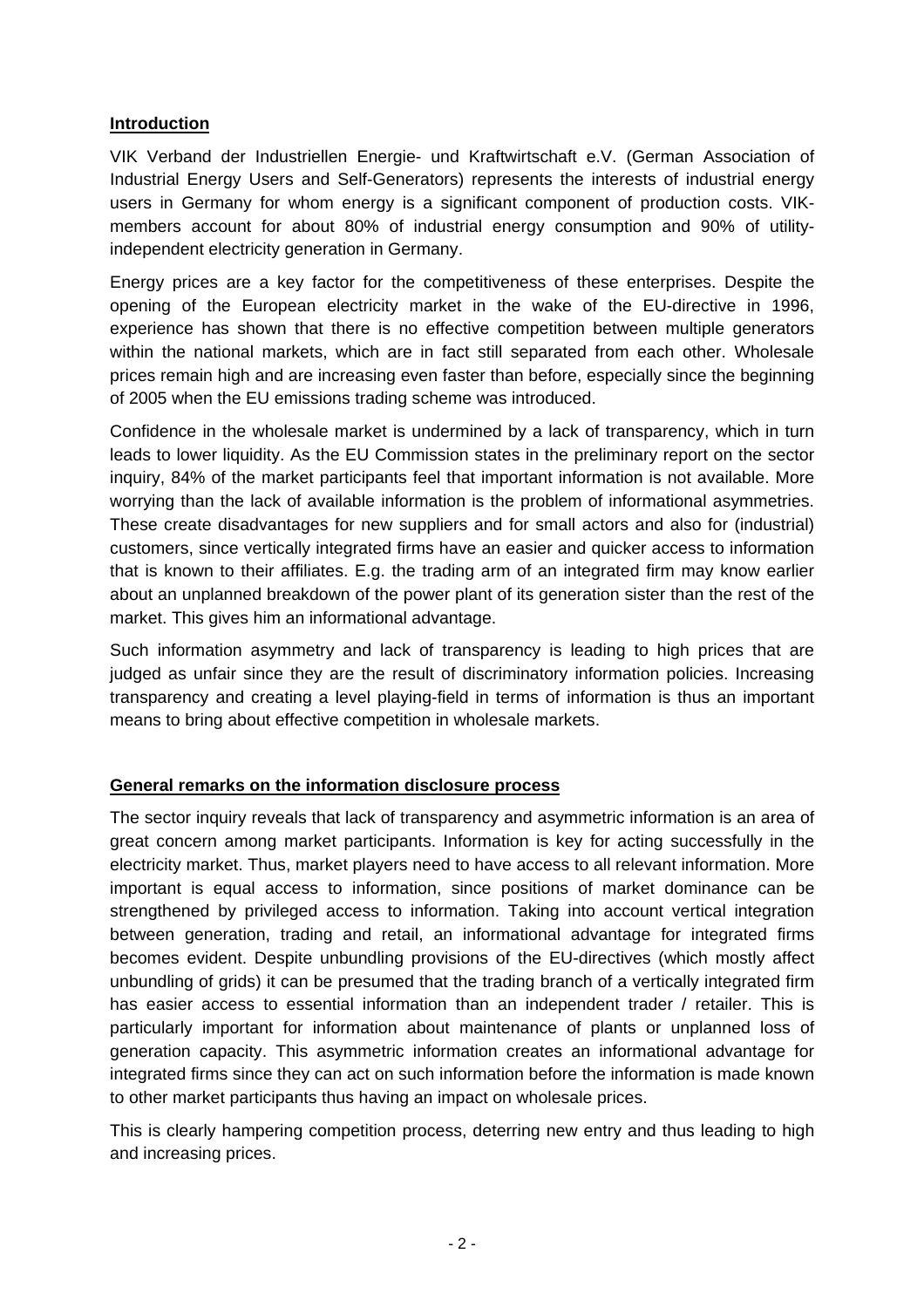Increasing market transparency therefore is a tool that can help improve the functioning of the market, even if other measures should also be pursued. To improve transparency, the following steps are important:

- Create binding rules for information disclosure. The Guidelines for Good Practice as presented by ERGEG can only be a first step. ERGEG intends that the guidelines are put in place by national regulators. But this needs to be done in a binding way. A mere selfregulation via non-binding guidelines is not enough.
- Harmonization of publication requirements is necessary. Therefore a minimum level of information disclosure should be laid down, with the possibility for single member states to go further. Nevertheless, these minimum standards may not be minimalistic but must comprise the necessary data. EU-wide harmonization is needed especially because of cross-border trade (and to promote cross-border trade) by creating a level playing field in terms of information on both sides of a border. The determination of data that have to be published should follow a best-practice approach within the EU. This calls for an implementation by the EU-Commission that may take up legislative measures to ensure a harmonized implementation across member states.
- Data should be published in a uniform format and in a common language additional to the national language. Publication should be internet-based.
- Data should be made available to all market participants at the same time in a nondiscriminatory way.
- As long as data are known to only one or a group of market participants, these players should be prohibited to act on this info unless it is made available to all other market part.
- Data should be available on a central platform (at the national level) instead of distributed over different homepages of several actors. Possible platforms could be provided by power exchanges, regulators or TSO's.
- VIK agrees with ERGEG's view that as a principle, more info shall be available than less, and that the onus shall be on holders of information to justify any withholding of info on a cost/benefit to market basis.
- Implementation of these requirements may not be delayed. If 2007 is seen by ERGEG as a period of appraisal, then effectively the guidelines will come into place only from 2009 on. This is too late.

# **Data to be made available**

In the following we will comment on the data specifications laid out in the annex of the ERGEG-consultation paper. Where no comment is made, VIK agrees with ERGEG's view.

#### 3.1. System Load – Load per Control Area

- Forecast data should be made available per market time unit
- Market time unit should refer to the smallest unit used in any EU member state (e.g.  $\frac{1}{4}$  h should be the time interval used for publication also in countries where market time unit is 1/2h or one hour)